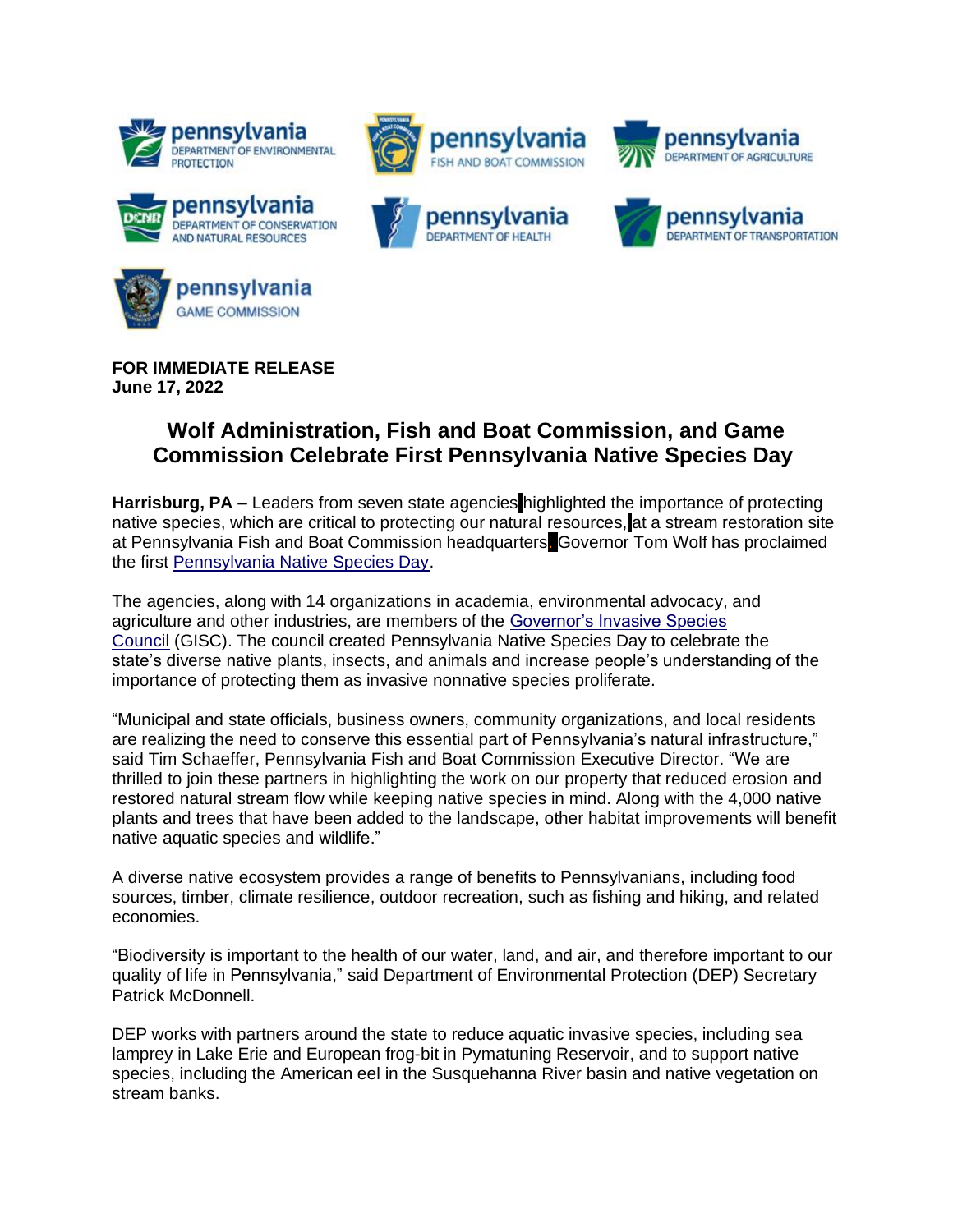"Pennsylvania has 2.2 million acres of state forests, millions of acres of state park and game lands, and private forestlands that must be protected from invasive species," Department of Conservation and Natural Resources (DCNR) Assistant State Forester Matt Keefer said. "To help raise awareness and minimize impacts, DCNR provides training and outreach on invasives, works with federal agencies for early detection and rapid response, participates in Pennsylvania's Invasive Species Management Plan, and strives to prevent and reduce the extent of invasives. Protecting our native plants and forests is critical to keeping Pennsylvania landscapes beautiful and productive for future generations."

Survival of many native species is under increasing pressure from the proliferation of invasive nonnative species that has occurred as global commerce and travel have increased.

Spotted lanternfly, which arrived in 2014 in southeastern Pennsylvania and has now spread to two-thirds of the state, is a very recent example. It follows sea lamprey, emerald ash borer, quagga mussels, hydrilla, and numerous other nonnative species that have arrived and spread throughout Pennsylvania with detrimental impacts in the past century.

Invasive nonnative species not only damage food chains and habitats for native species, but also have negative economic and health impacts on Pennsylvanians.

"Pennsylvania Native Species Day is an opportunity to celebrate and protect our native plants, insects, and animals. Native organisms provide outdoor experiences, ecosystem services, and natural resources that all Pennsylvanians depend on," said Kristopher Abell, coordinator of GISC, for the Pennsylvania Department of Agriculture. "When invasive species like the spotted lanternfly spread, they have detrimental effects on native species, and our environment, economy, and quality of life can be impacted. That is why it's so critical to create awareness on how to best manage invasive pests and support the commonwealth's native species."

"Public health is interconnected with our environment," said Acting Secretary of Health and Physician General Dr. Denise Johnson. "The Department of Health supports efforts to combat the prevalence of invasive species because they directly affect our health in many ways. From the mitigation of diseases such as Lyme, to decreasing allergic reactions and even playing a part in improving mental and physical health, this is a worthy goal that we're proud to be a part of."

"Working with federal environmental partners, we're refining our roadside seed mixes to focus on native species and pollinators," said Department of Transportation Acting Executive Deputy Secretary Melissa Batula. "Additionally, we've entered into a National Fish and Wildlife Foundation grant partnership with the Audubon Society of Western Pennsylvania to develop pollinator plots on PennDOT rights-of-way, with two sites selected for seeding."

"Our state's diverse wildlife resources depend on our native ecosystems. Invasive nonnative insects and plants can disrupt these delicately balanced systems, and create difficult challenges to managing for healthy wildlife and healthy habitats. Through partnership, we can share knowledge and resources to promote native species and ensure healthy habitat for wildlife for current and future generations of Pennsylvanians," said Pennsylvania Game Commission Director of Wildlife Habitat Management David Gustafson.

The GISC recently developed a program called [Partnerships for Regional Invasive Species](https://www.agriculture.pa.gov/Plants_Land_Water/PlantIndustry/GISC/Pages/Proposed-Partnerships-for-Regional-Invasive-Species-Management-in-Pennsylvania.aspx)  [Management.](https://www.agriculture.pa.gov/Plants_Land_Water/PlantIndustry/GISC/Pages/Proposed-Partnerships-for-Regional-Invasive-Species-Management-in-Pennsylvania.aspx) If funded, the program would establish and support six regional independent